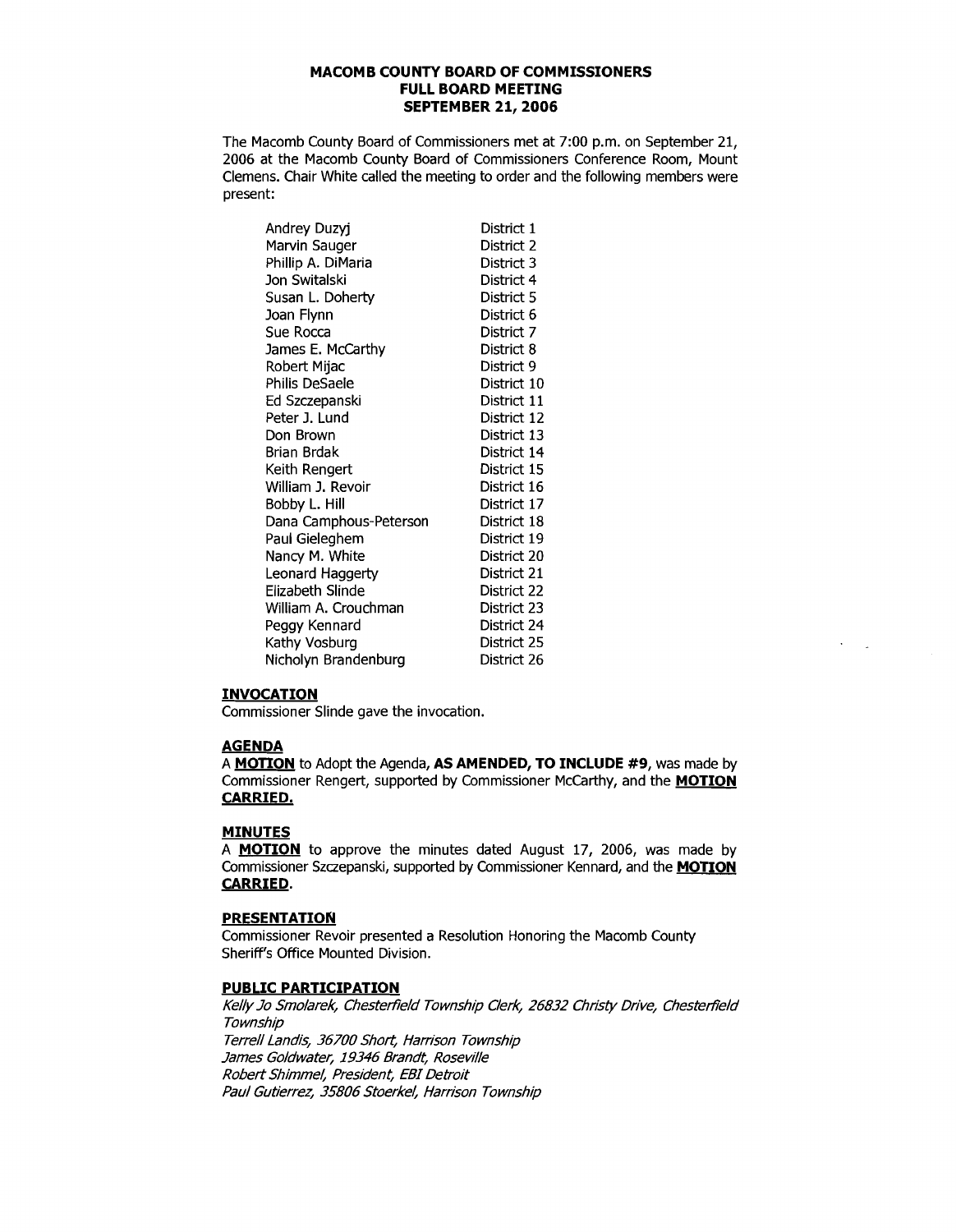#### **LIVING WAGE POLICY**

A **MOTION** WAS MADE BY COMMISSIONER FLYNN TO GRANT A PARTIAL EXEMPTION FROM REQUIREMENTS OF LIVING WAGE POLICY TO SALVATION ARMY HARBOR LIGHT - MACOMB COUNTY FOR A PERIOD OF 60 DAYS, EFFECTIVE OCTOBER 1, 2006, SUPPORTED BY COMMISSIONER HAGGERTY.

A discussion ensued.

A **MOTION TO AMEND to strike** the word **PARTIAL** and the words **FOR A PERIOD OF 60 DAYS**, was made by Commissioner Brandenburg, supported by Commissioner Szczepanski.

#### **ROLL CALL VOTE**

|                          | YES               | NO                |
|--------------------------|-------------------|-------------------|
| <b>BRANDENBURG</b>       | x                 |                   |
| <b>BRDAK</b>             |                   | x                 |
| <b>BROWN</b>             | χ                 |                   |
| <b>CROUCHMAN</b>         |                   | х                 |
| <b>DESAELE</b>           | X                 |                   |
| DI MARIA                 |                   | χ                 |
| <b>DOHERTY</b>           |                   | X                 |
| <b>DUZYJ</b>             |                   | X                 |
| <b>FLYNN</b>             |                   | X                 |
| <b>CAMPHOUS-PETERSON</b> |                   | X                 |
| <b>GIELEGHEM</b>         |                   | <b>ABSTAINING</b> |
| <b>HAGGERTY</b>          |                   | x                 |
| <b>HILL</b>              |                   | x                 |
| <b>KENNARD</b>           | <b>ABSTAINING</b> |                   |
| <b>MCCARTHY</b>          |                   | x                 |
| lund                     | X                 |                   |
| <b>MIJAC</b>             |                   | χ                 |
| <b>RENGERT</b>           | χ                 |                   |
| <b>REVOIR</b>            | X                 |                   |
| <b>ROCCA</b>             | X                 |                   |
| <b>SAUGER</b>            |                   | х                 |
| <b>SLINDE</b>            |                   | X                 |
| SWITALSKI                |                   | χ                 |
| SZCZEPANSKI              | χ                 |                   |
| Vosburg                  | x                 |                   |
| WHITE                    |                   | x                 |
| TOTAL                    | 9                 | 15                |

#### **THE MOTION TO AMEND FAILS.**

A **MOTION TO AMEND to change** the language **FOR A PERIOD OF 60 DA YS EFFECTIVE OCTOBER 1, 2006to UNTIL THE NOVEMBER 21ST FULL BOARD MEETING,** supported by Commissioner McCarthy, and the **MOTION CARRIED.** 

A vote was taken on the **MOTION AS AMENDED:** 

TO GRANT A PARTIAL EXEMPTION FROM REQUIREMENTS OF LIVING WAGE POLICY TO SALVATION ARMY HARBOR LIGHT - MACOMB COUNTY **UNTIL THE NOVEMBER 21ST FULL BOARD MEETING.** 

 $\mathcal{L}$ 

 $\mathcal{F}^{\mathcal{A}}_{\mathcal{A}}$  and  $\mathcal{F}^{\mathcal{A}}_{\mathcal{A}}$  and

 $\sim$ 

**THE MOTION AS AMENDED CARRIED,** with Commissioners Gieleghem and Kennard **ABSTAINING** and Commissioners Di Maria and Brandenburg voting **NO.**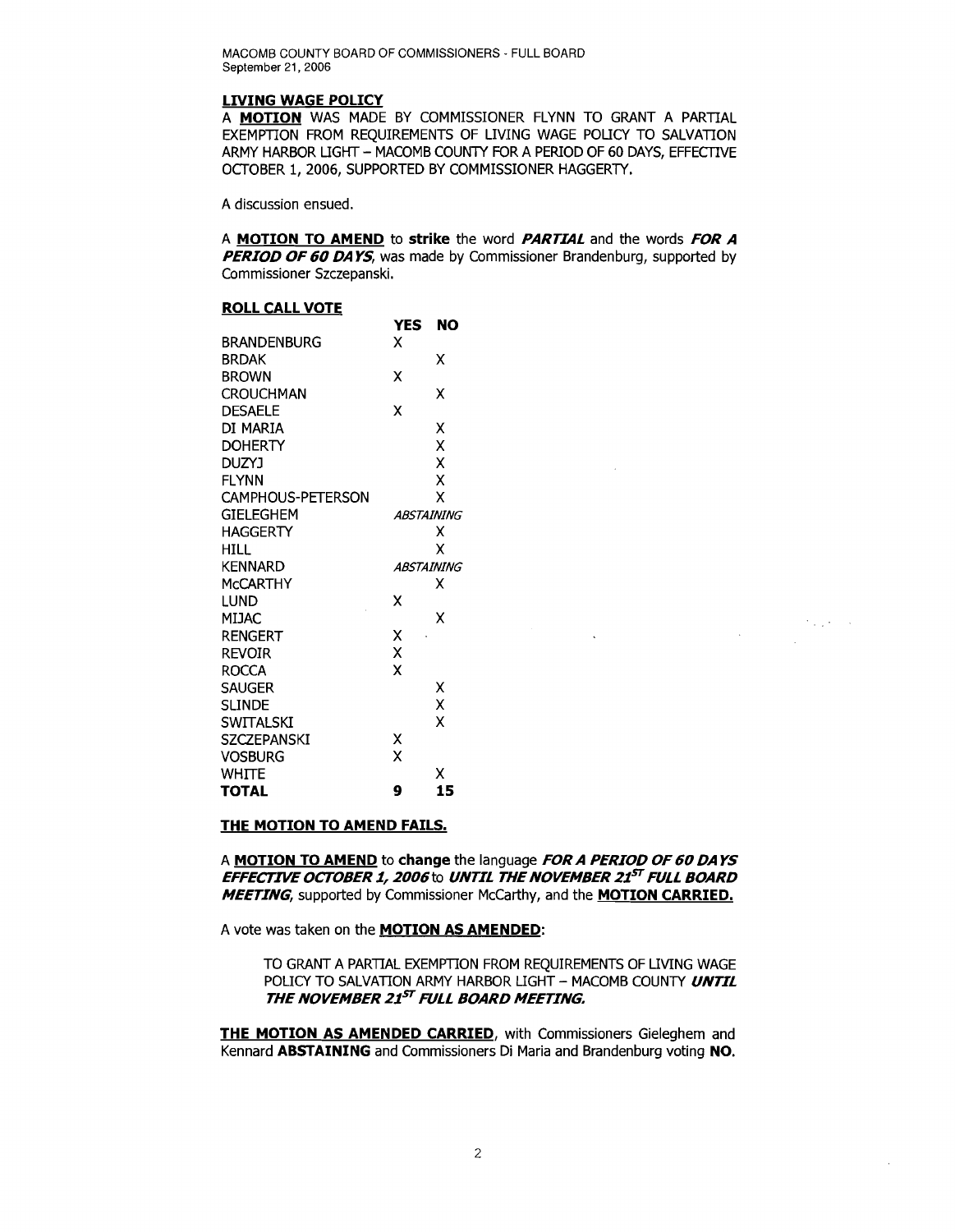# **COMMITTEE REPORTS**

#### **JUSTICEAND PUBLICSAFETYCOMMITTEE - September11,2006**

The Clerk read the recommendations from the Justice and Public Safety Committee and a **MOTION** was made by Chairperson Rengert, supported by Vice-Chairperson Brdak, to adopt the committee recommendations.

Commissioner Brandenburg asked to separate Motion #2. There were **NO**  objections.

A vote was taken on the following:

1. APPROVE THE PURCHASE OF VIDEO EQUIPMENT FOR THE TRAINING DIVISION OF THE MACOMB COUNTY SHERIFF'S OFFICE AT A COST OF \$6,384. FUNDING TO BE PROVIDED BY MCOLES FROM THE POLICE TRAINING ACCOUNT.

### **THE MOTION CARRIED.**

### **SEPARATED MOTION**

2. AUTHORIZE TO EXTEND THE SERVICE AGREEMENT (FOR THE INMATE PHONE SYSTEM) FOR A PERIOD OF FIVE (5) YEARS.

**THE MOTION CARRIED, with Commissioners Brandenburg and Kennard voting NO.** 

## **LEGISLATIVEANDADMINISTRATIVESERVICES COMMITTEE-September 11,2006**

The Clerk read the recommendations from the Legislative and Administrative Services Committee and a **MOTION** was made by Chairperson Lund, supported by Vice-Chairperson Switalski, to adopt the committee recommendations.

Commissioner Revoir asked to separate Motion #1 and his **NO** vote on Motion #4 be carried forward from committee. There were **NO** objections.

Commissioner Brandenburg asked her **NO** vote be recorded on Motions #2 and to carry forward from committee her **NO** vote on #4. There were **NO** objections.

A vote was taken on the following:

- 2. APPROVE THE ISSUANCE OF A REQUEST FOR PROPOSAL FOR A JURY SYSTEM.
- 3. ADOPT THE MASTER PARTICIPATION AGREEMENT FOR COUNTY-WIDE WIRELESS BROADBAND SERVICES, ATTACHED.
- 4. APPROVE THE PUBLICATION OF MACOMB COUNTY SERVICES AND PHONE NUMBERS, COUNTY LOGO AND ARTWORK IN THE 2007 AT&T YELLOW PAGES AT NO COST TO MACOMB COUNTY. THE BOARD OF COMMISSIONERS GRANTS PERMISSION TO THE AT&T YELLOW PAGES TO USE THE DESIGNATION "OFFICIAL YELLOW PAGES OF MACOMB COUNTY."

### **THE MOTION CARRIED.**

### **SEPARATED MOTION**

1. APPROVE THE FOLLOWING MISCELLANEOUS DEPARTMENT REQUESTS:

TWO QUAD-TRAN CASH REGISTER SYSTEMS INCLUDING TOUCH SCREEN MONITORS WITH INTEGRATED COMMUNICATIONS AND PC BASES, SYSTEM CONFIGURATION AND SETUP FOR THE 42<sup>ND</sup> DISTRICT COURTS AT A COST NOT TO EXCEED \$19,000; FUNDING IS AVAILABLE IN THE IT CAPITAL EQUIPMENT ACCOUNT;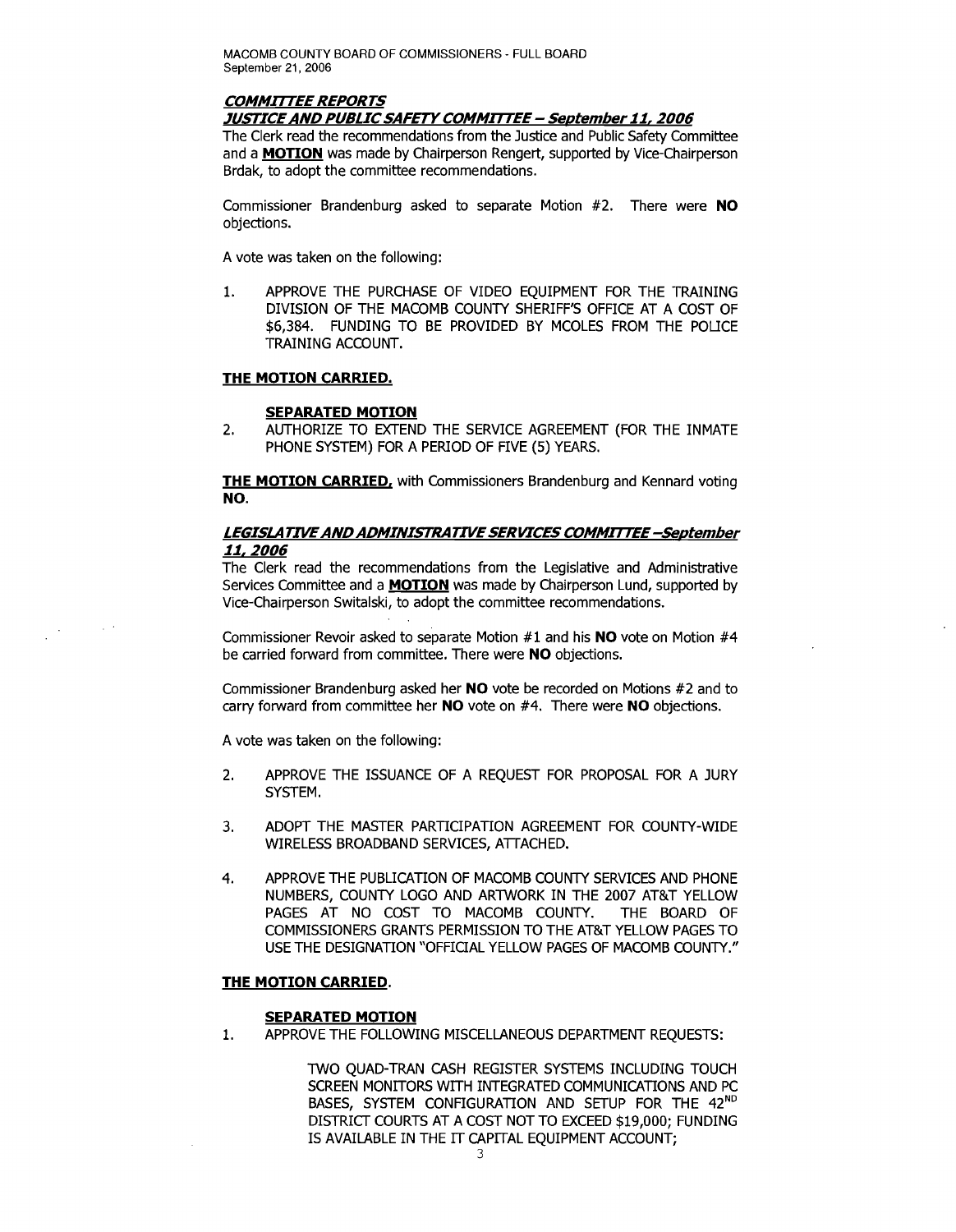> FIVE HP PROLIANT DL 380 SERVERS AND FIVE MICROSOFT WINDOWS SERVER 2003 LICENSES FOR THE INFORMATION TECHNOLOGY DEPARTMENT AT A COST NOT TO EXCEED \$38,528,75; FUNDING IS AVAILABLE IN THE IT CAPITAL EQUIPMENT ACCOUNT;

> ONE LAPTOP COMPUTER, ONE MICROSOFT OFFICE 2003 LICENSE, ONE ZONE ALARM PRO 5 LICENSE, ONE LAVASOFT AD-AWARE, AND **ONE**

> PROJECTOR FOR THE PLANNING AND ECONOMIC DEVELOPMENT DEPARTMENT AT A COST NOT TO EXCEED \$4675.86; FUNDING IS AVAILABLE IN THE ORCHARD TRAILS GREENWAYS, MISCELLANEOUS GRANT FUND;

ONE LAPTOP COMPUTER, ONE BACKUP LAPTOP BATTERY, ONE DOCKING STATION, ONE (1) 2 GIGABYTE FLASH DRIVE, ONE MICROSOFT OFFICE 2003 LICENSE, ONE ADOBE PROFESSIONAL 7.0 LICENSE, ONE FILEMAKER PRO 8.5 LICENSE, ONE ZONE ALARM PRO 5 LICENSE, AND ONE LAVASOFT AD-AWARE LICENSE FOR THE PUBLIC HEALTH DEPARTMENT AT A COST NOT TO EXCEED \$3,304.86; FUNDING IS AVAILABLE IN THE EMERGENCY MEDICAL SERVICE FUND;

ONE MULTIMEDIA LAPTOP COMPUTER, ONE MICROSOFT OFFICE 2003 LICENSE, ONE ZONE ALARM PR05 LICENSE, ONE LAVASOFT AD-AWARE LICENSE, ONE MATERIAL/DOCUMENT VISUAL PRESENTATION PROJECTOR, TWO COMPUTER DISPLAY PROJECTORS ONE DVD/VCR COMBO AMPLIFIER AND SPEAKERS, AND ONE EXTERNAL HARD DRIVE FOR THE SHERIFF'S OFFICE AT A COST NOT TO EXCEED \$8,069.86; FUNDING IS AVAILABLE IN THE SHERIFF'S MCOLES POLICE TRAINING ACT 302 GRANT FUND;

TWO SHERIFF COMPUTER AIDED DISPATCH WORKSTATIONS AND SIX (6) 16 FUNCTION KEY KEYBOARDS FOR THE SHERIFF'S OFFICE AT A COST NOT TO EXCEED \$5,524.58; FUNDING IS AVAILABLE IN THE SHERIFF'S E-911 PHASE II UPGRADE ACCOUNT; AND

 $\bar{\mathcal{A}}$ 

ONE LASER JET PRINTER FOR THE SHERIFF'S OFFICE AT A COST NOT TO EXCEED \$1,355; FUNDING IS AVAILABLE IN THE IT CAPITAL EQUIPMENT ACCOUNT.

Commissioner Revoir questioned Cyntia Zerkowski regarding paragraph one, Quad-Tran cash register systems.

Cyntia Zerkowski answered several questions put forth by the board.

 $\mathbb{Z}^{\mathbb{Z}^2}$ 

**THE MOTION CARRIED,** with Commissioners Brandenburg and Revoir voting **NO.** 

## **PLANNINGAND ECONOMICDEVELOPMENTCOMMITTEE- September 12,**  *2006*

The Clerk read the recommendation from the Planning and Economic Development Committee and a **MOTION** was made by Chairperson Vosburg, supported by Vice-Chairperson Duzyj, to adopt the committee recommendation.

1. AMEND THE MACOMB COUNTY ENHANCED ACCESS POLICY GIS PRODUCT PRICING SCHEDULE TO INCLUDE THE MACOMB COUNTY 2005 DIGITAL ORTHO IMAGERY AT A RATE OF \$300 PER GEOGRAPHIC TOWNSHIP AND \$2,500 FOR THE ENTIRE COUNTY AND THE MACOMB COUNTY TAX PARCEL SUBSCRIPTION SERVICE AT THE FOLLOWING SCHEDULE: 1.) A YEARLY RATE OF \$1,500 FOR AND INDIVIDUAL; 2.) A YEARLY RATE OF \$5,000 FOR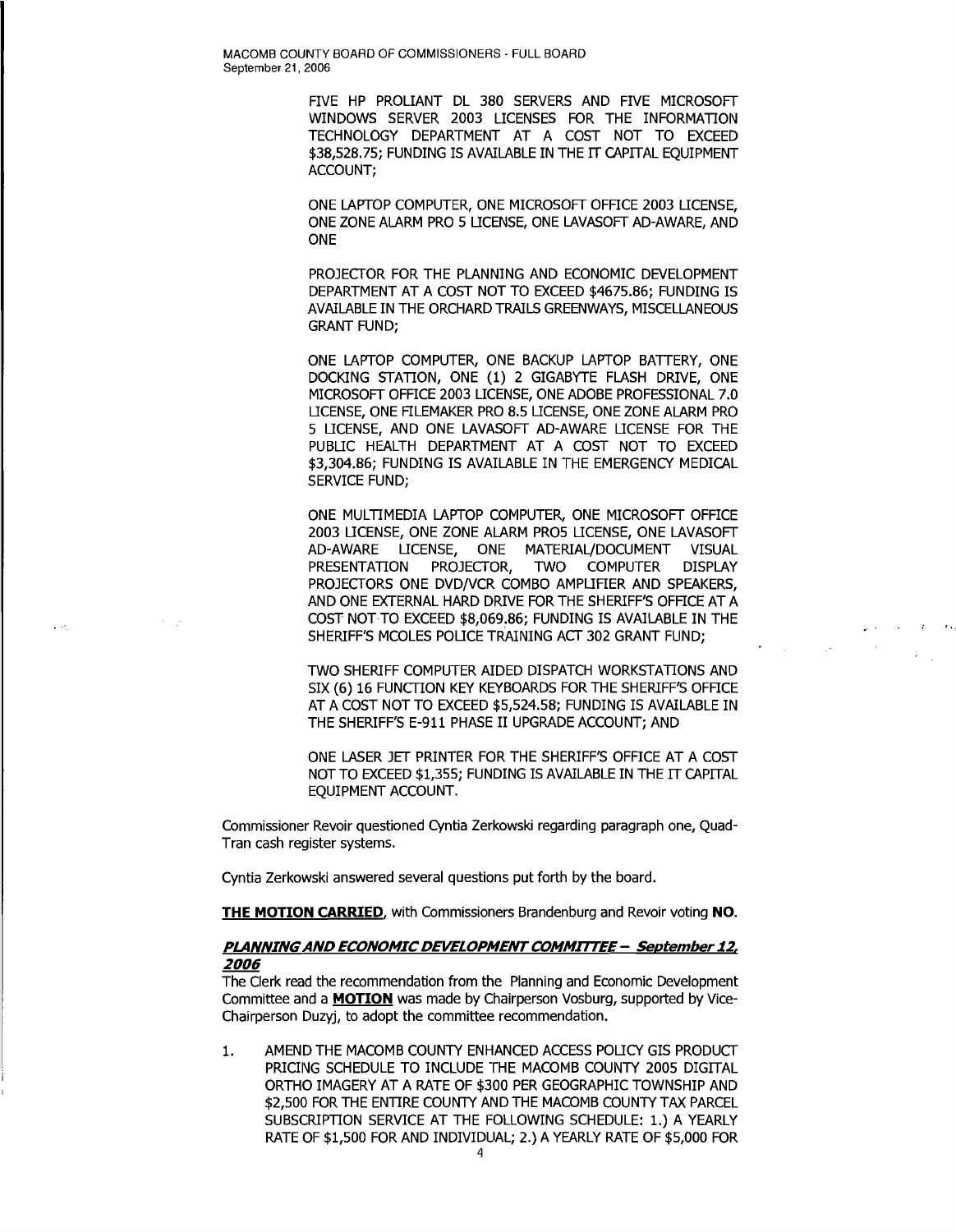AN ORGANIZATION (UP TO 10 USERS); 3.) A QUARTERLY RATE OF \$500 FOR AN INDIVIDUAL; 4.) A QUARTERLY RATE OF \$1,500 FOR AN ORGANIZATION (UP TO 10 USERS).

## **THE MOTION CARRIED.**

## **COMMUNITYSERVICES COMMITTEE-September13,2006**

The Clerk read the recommendations from the Community Services Committee and a **MOTION** was made by Chairperson Doherty, supported by Vice-Chairperson DeSaele, to adopt the committee recommendations.

- 1. AUTHORIZE THE MACOMB COUNTY COMMUNITY SERVICES AGENCY TO SUBMIT THE COMMUNITY SERVICES BLOCK GRANT PLAN FOR 2006 2007.
- 2. AUTHORIZE THE MACOMB COUNTY COMMUNITY SERVICES AGENCY TO SUBMIT THE TEMPORARY ASSISTANCE TO NEEDY FAMILIES GRANT PLAN FOR 2006-2007.
- 3. AUTHORIZE MSU EXTENSION TO RENEW THE CONTRACT WITH THE MICHIGAN DEPARTMENT OF AGRICULTURE/GROUNDWATER STEWARDSHIP GRANT IN THE AMOUNT OF \$2,000 TO PROVIDE HOME-A-SYST AND RELATED EDUCATION PROGRAMS TO URBAN RESIDENTS FROM OCTOBER 1,2006 THROUGH SEPTEMBER 30,2007.

## **THE MOTION CARRIED.**

 $\langle\star\rangle$  ,  $\langle\downarrow\rangle$ 

## **HEALTH SERVICES COMMITTEE - September14,2006**

The Clerk read the recommendations from the Health Services Committee and a **MOTION** was made by Chairperson Gieleghem, supported by Vice-Chairperson Brown, to adopt the committee recommendations.

', ..

 $\mathcal{F}(\mathcal{A})$  ,  $\mathcal{A}(\mathcal{A})$ 

- 1. CONCUR WITH THE DIRECTOR OF THE HEALTH DEPARTMENT AND THE PURCHASING MANAGER AND APPROVE THE PURCHASE OF TWO INFICON HAPSITE GAS CHROMATOGRAPH/MASS SPECTROMETERS FROM GOVERNMENT SCIENTIFIC SOURCE, INC., INCLUDING ACCESSORIES, TRAINING, EXTENDED WARRANTY AND CONSUMABLES, FOR A TOTAL PRICE OF \$278,455.96; TWO HACH 1950+ TOC ANALYZERS FROM HACH COMPANY, INCLUDING ACCESSORIES, EXTENDED WARRANTY AND CONSUMABLES, FOR A TOTAL PRICE OF \$70,048.00; TWO TURNER TD 4100 FLUOROMETERS INCLUDING ACCESSORIES, EXTENDED WARRANTY AND CONSUMABLES, FOR A TOTAL PRICE OF \$49,680.00; EIGHT YSI 6600 SONDE MULTIPARAMETER PROBES FROM FONDRIEST ENVIRONMENTAL, INC., INCLUDING ACCESSORIES, EXTENDED WARRANTY AND CONSUMABLES, FOR A TOTAL PRICE OF \$132,698.00 AND EIGHT NEXSENS 3100-ISIC CELLULAR MODEM DATA LOGGERS, INCLUDING ACCESSORIES AND EXTENDED WARRANTY, FOR A TOTAL PRICE \$36,093.60; ALL PURCHASES ARE SOLE SOURCE/GOVERNMENT PRICING; FUNDS ARE AVAILABLE IN THE HEALTH DEPARTMENT'S DRINKING WATER PROTECTION GRANT FROM THE ENVIRONMENTAL PROTECTION AGENCY.
- 2. AWARD A CONTRACT IN THE AMOUNT OF \$589,649.00 TO ENVIRONMENTAL CONSULTING AND TECHNOLOGY, INC., FOR DRINKING WATER PROTECTION PROJECT MANAGER SERVICES, PER THE RECOMMENDATION OF THE DIRECTOR OF THE HEALTH DEPARTMENT AND THE PURCHASING MANAGER; FUNDS ARE AVAILABLE IN THE HEALTH DEPARTMENT'S DRINKING WATER PROTECTION GRANT FROM THE ENVIRONMENTAL PROTECTION AGENCY.

### **THE MOTION CARRIED.**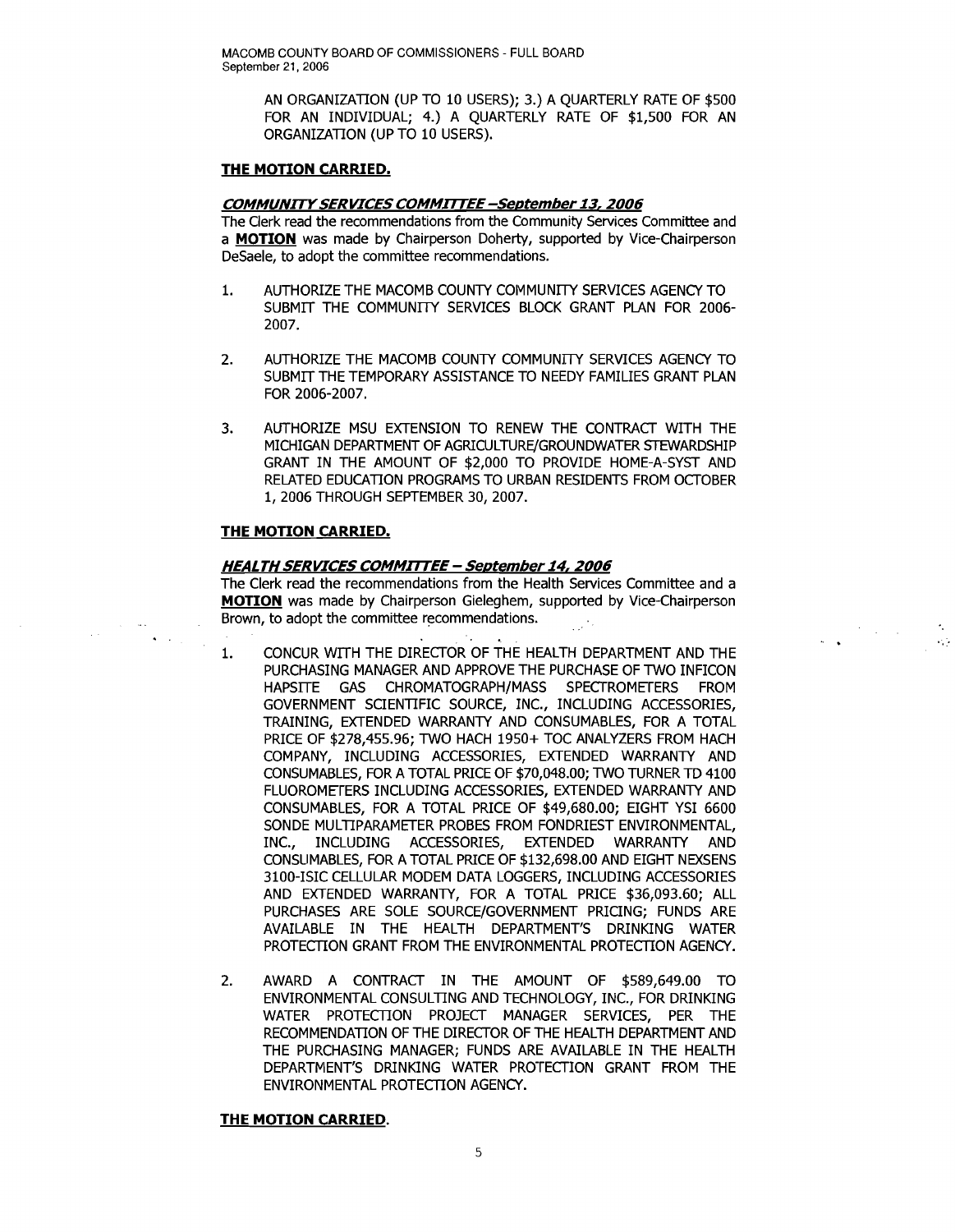#### **PERSONNEL COMMITTEE - Seotember 15,2006**

The Clerk read the recommendations from the Personnel Committee and a **MOTION** was made by Chairperson Mijac, supported by Vice-Chairperson Crouchman, to adopt the committee recommendations.

- 1. CONCUR WITH THE RECOMMENDATIONS OFTHE HUMAN RESOURCES AND FINANCE DEPARTMENTS CONCERNING THE GRANT OF A WAIVER FOR CERTAIN POSITIONS FROM THE IMPOSITION OF THE HIRING FREEZE: FURTHER, THAT THE TYPIST CLERK I IN THE PROSECUTOR'S OFFICE BE APPROVED FOR A WAIVER.
- 2. APPROVE RATIFICATION OF A 2005 WAGE SETTLEMENT WITH SERVICE EMPLOYEES' INTERNATIONAL UNION - LICENSED PRACTICAL NURSES AT MARTHA T. BERRY MEDICAL CARE FACILITY.
- 3. APPROVE TWO TEMPORARY EMPLOYEES FOR THE PROSECUTOR'S OFFICE, TO BE FUNDED THROUGH THE CONTINGENCY ACCOUNT FOR THE REMAINDER OF 2006 AND BY AMENDMENT OF THE BUDGET FOR 2007.

### **THE MOTION CARRIED.**

### **BUDGETCOMMITTEE - September 20,2006**

The Clerk read the recommendations from the Budget Committee and a **MOTION**  was made by Chairperson Crouchman, supported by Vice-Chairperson Revoir, to adopt the committee recommendations.

Commissioner Brandenburg asked to record a **NO** vote on Motions #7, 8 and 9. There were **NO** objections.

1. ADOPT THE 2005 MACOMB COUNTY COMPREHENSIVE ANNUAL FINANCIAL REPORT.

 $\label{eq:Ricci} \begin{split} \mathcal{R}^{(n)} &\stackrel{\text{def}}{=} \mathcal{R}^{(n)} \times \mathcal{R}^{(n)} \times \mathcal{R}^{(n)} \end{split}$ 

- 2. APPROVE THE PURCHASE OF A HANDHELD GPS DATA LOGGER AT A COST OF \$2,995. FUNDING IS AVAILABLE IN THE PLANNING AND ECONOMIC DEVELOPMENT DEPARTMENT'S AERIAL PHOTO ACCOUNT.
- 3. CONCUR IN THE REQUEST OF THE VETERANS' SERVICES DIRECTOR AND ALLOCATE ADDITIONAL FUNDING IN THE AMOUNT OF \$7,500 TO THE 2006 VETERANS' SERVICES BUDGET TO MAINTAIN THE VETERANS' RELIEF FUND. THIS OFFICE WAS ALLOCATED \$12,000 AND AS OF AUGUST 17, 2006 THE BALANCE ON HAND IS \$3,875.71. FUNDING IS AVAILABLE IN THE CONTINGENCY ACCOUNT.
- 4. APPROVE HARRISON TOWNSHIP'S EMERGENCY GRANT REQUEST FOR \$25,000 FROM THE ENVIRONMENTAL PROBLEMS; LAKE/RIVER FUND FOR NAVIGATION PROJECT.
- 5. APPROVE A DENTAL PROGRAM BUDGET ADJUSTMENT TO INCREASE MEDICAID REVENUE \$27,000 AND DENTAL LAB FEE EXPENSE \$27,000.
- 6. AMEND THE CONTRACT WITH CORRECTIONAL MEDICAL SERVICES TO INCLUDE DELIVERY OF MEDICAL SERVICES AT THE JUVENILE JUSTICE CENTER IN THE AMOUNT OF \$235,852 PER YEAR AS OUTLINED IN THE DIRECTOR OF THE JUVENILE JUSTICE CENTER MEMO DATED SEPTEMBER 12,2006. COST OF THIS SERVICE IS AVAILABLE WITHIN THE CHILDCARE - JUVENILE JUSTICE CENTER BUDGET BY REALLOCATION FUNDING AND THE ELIMINATION OF THE FULL-TIME PEDIATRIC NURSE PRACTITIONER POSITION BUDGETED WITHIN THE FACILITY.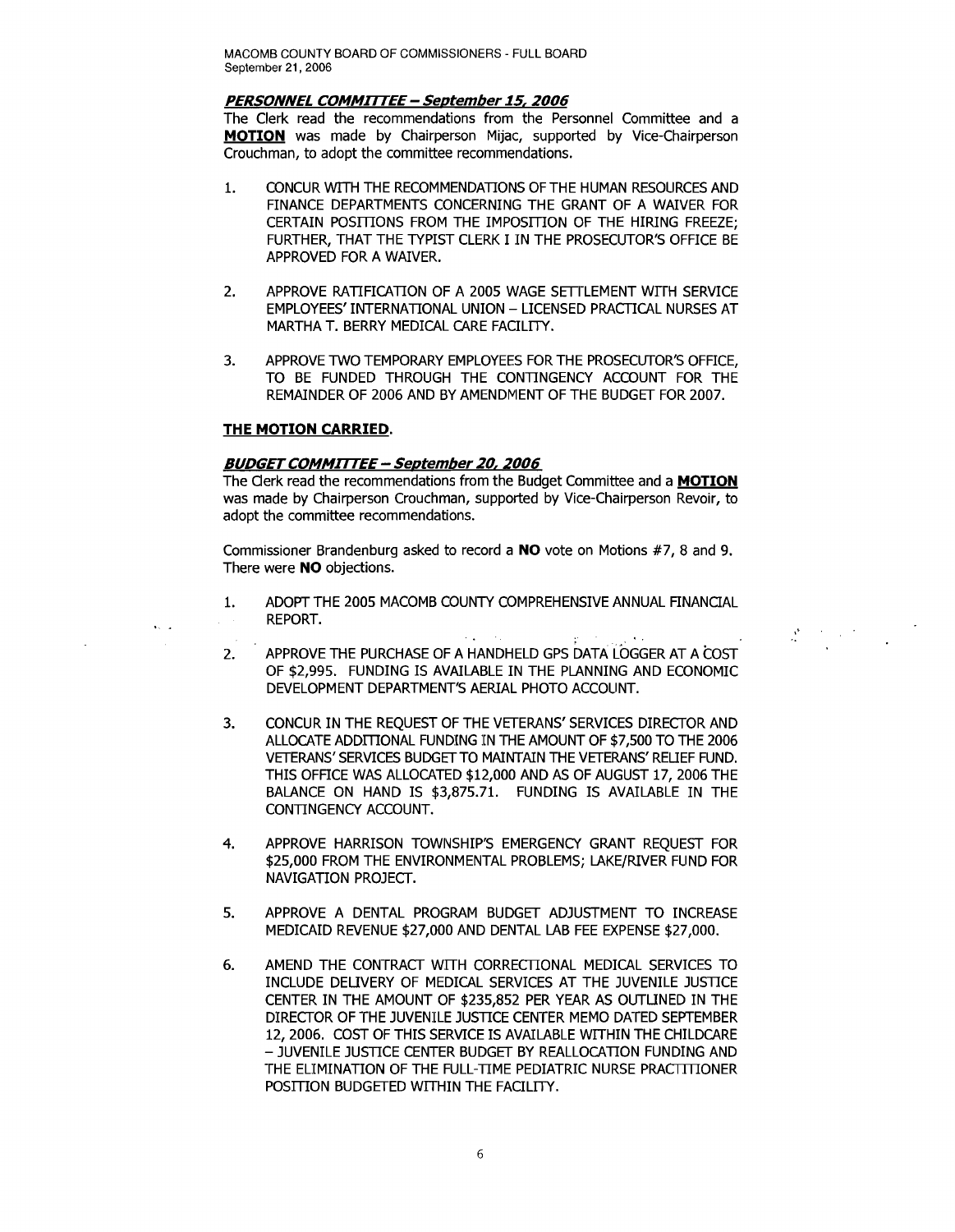- 7. APPROVE WAKELY ASSOCIATES, INC., TO PROCEED WITH ARCHITECTURAL MODIRCATIONS TO REDUCE THE DESIGN CAPACITY OF THE MACOMB COUNTY JUVENILE JUSTICE CENTER FROM 190 YOUTH TO 140 YOUTH.
- 8. AUTHORIZE THE ARCHITECTURAL FIRM OF WAKELY ASSOCIATES, INC., TO PROCEED WITH THE REDUCED SCOPE OF WORK FOR THE HALL ROAD WAREHOUSE FACILITY, ESTIMATED AT \$1,300,000, AS PRESENTED, AND AUTHORIZE THE PURCHASING DEPARTMENT TO SOLICIT BIDS WITH BIDS TO BE BROUGHT BACK TO THE COMMITTEE FOR THEIR REVIEW AND APPROVAL. FUNDING WILL BE AVAILABLE IN THE CAPITAL BUDGET.
- 9. CONCUR WITH THE RECOMMENDATION OF EDMUND LONDON & ASSOCIATES, INC., AND AWARD THE MACOMB COUNTY MEDICAL EXAMINER FAOLITY TO THE CURRENT LOW BIDDER, BERNCO, INC., IN THE AMOUNT OF \$1,702,685.01. FUNDS FOR THIS PROJECT WOULD BE AVAIALBLE IN THE CAPITAL BUDGET.
- 10. CONCUR WITH THE FINANCE DEPARTMENT'S RECOMMENDATION AND APPROVE AWARDING THE USER FEE ANALYSIS STUDY (RFP #19-06) FOR THE DEPARTMENTS OF HEALTH, PLANNING, SHERIFF, CLERK AND REGISTER OF DEEDS TO PUBLIC FINANCIAL MANAGEMENT, INC., AT A COST NOT TO EXCEED \$65,000. FUNDS ARE AVAILABLE IN THE CAPITAL PROJECTS FUND.
- 11. ADOPT A COUNTY DRAIN DEBT REQUIREMENT OF .0055 MILL FOR THE YEAR 2007.

## **THE MOTION CARRIED.**

### **FINANCE COMMITTEE - September 21,2006**

The Clerk read the recommendations from the Finance Committee and a **MOTION**  was· made by Chairperson Slinde, supported by Vice-Chairperson DiMaria, to adopt the committee recommendations.

Commissioner Brandenburg asked to separate Motions #1 and #7. There were **NO**  objections.

A vote was taken on the following:

- 2. APPROVE MACOMB COUNTY CREDIT CARD POLICY; FURTHER, TO ADD A SECTION TITLED "ISSUANCE" WHICH WILL READ: A COUNTY CREDIT CARD CAN ONLY BE ISSUED UPON THE APPROVAL OF THE BOARD OF COMMISSIONERS.
- 3. APPROVE AN ADJUSTMENT TO THE MILEAGE REIMBURSEMENT RATE AND MEAL ALLOWANCE TO EQUATE THE RATES PAID BY THE STATE OF MICHIGAN EFFECTIVE OCTOBER  $1<sup>ST</sup>$  OF EACH YEAR; THEREFORE, EFFECTIVE OCTOBER 1, 2006, THE MILEAGE REIMBURSEMENT RATE WILL DECREASE TO FORTY-FOUR CENTS PER MILE AND THE DAILY MEAL ALLOWANCE FOR EMPLOYEES WILL REMAIN THE SAME AT \$31.00 PER DAY IN COMPLIANCE WITH THE STATE OF MICHIGAN RATES; ALSO, THAT COUNTY COMMISSIONERS BE EXCLUDED FROM RECEIVING MILEAGE FOR ATTENDING BOARD OF COMMISSIONERS MEETINGS; FURTHER, THE FINANCE DIRECTOR IS DIRECTED TO NOTIFY EACH ELECTED OFFICIAL AND DEPARTMENT HEAD OF THE ABOVE-NOTED RATES.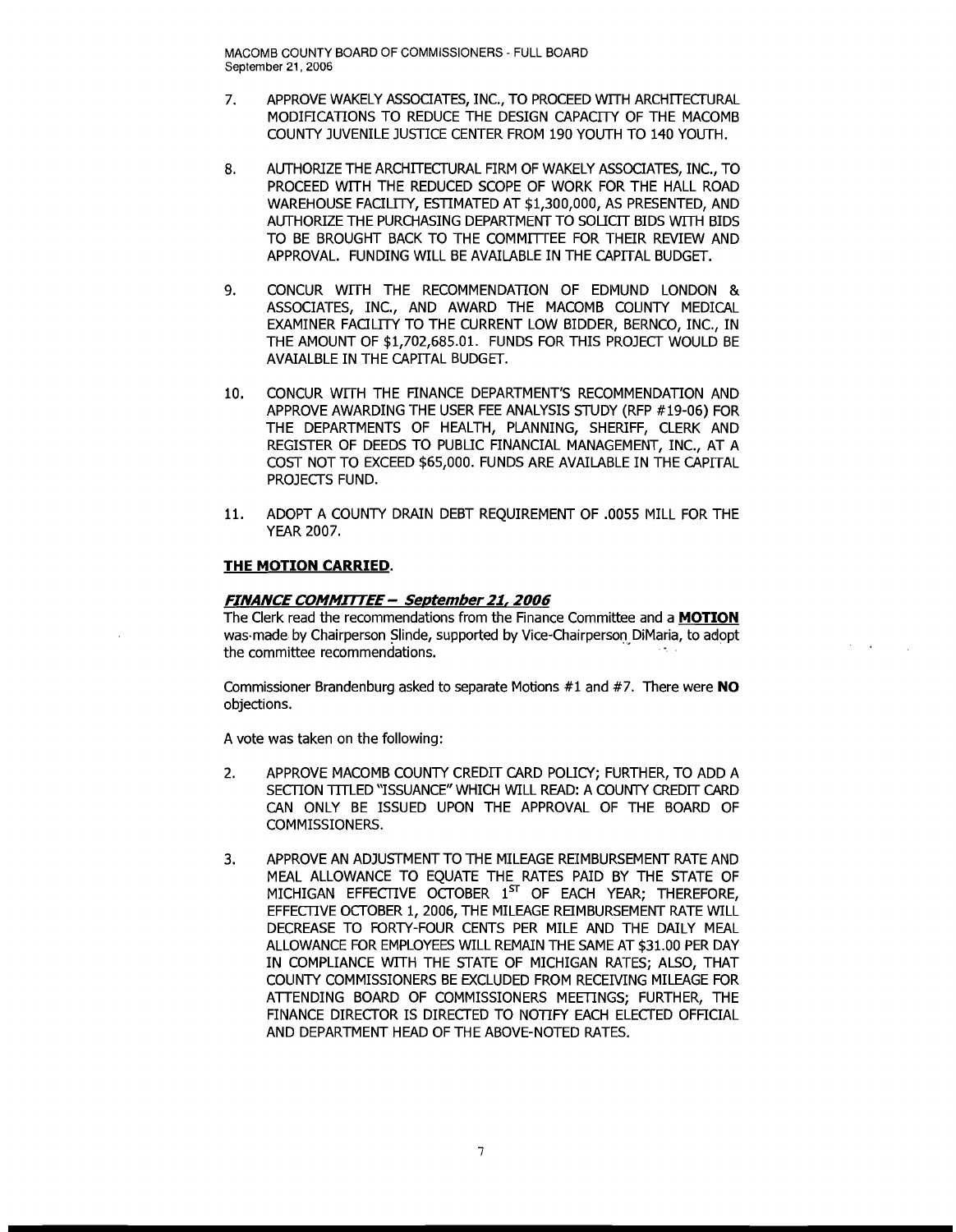## 4. AUTHORIZE PAYMENT FOR THE WORK PERFORMED AS FOLLOWS:

| MARTHA T. BERRY                     | <b>EDMUND LONDON &amp; ASSOCIATES</b> | \$2,061.28 |
|-------------------------------------|---------------------------------------|------------|
| 42-2 DISTRICT COURT                 | KRS - AE EQUITIES, LLC                | 461,722.00 |
| 42-2 DISTRICT COURT                 | PARTNERS IN ARCHITECTURE, PLC         | 7.231.61   |
| JUVENILE JUSTICE CENTER             | PROJECT CONTROL SYSTEMS               | 32.381.43  |
| <b>MARTHA T. BERRY</b>              | PROJECT CONTROL SYSTEMS               | 105.520.00 |
| NEW PUBLIC WORKS BLDG.<br>90,000.00 | PROJECT CONTROL SYSTEMS               |            |
| JUVENILE JUSTICE CENTER             | <b>WAKELY ASSOCIATES</b>              | 14.898.73  |

FURTHER, FUNDS ARE AVAILABLE IN THE CAPITAL BUDGET.

- 5. CONCUR IN THE RECOMMENDATION OF THE DIRECTORS OF RISK MANAGEMENT, HUMAN RESOURCES AND THE REPRESENTATIVE OF MERCER HEALTH BENEFITS TO ACCEPT THE MARKETING RESULTS AND SELECTIONS FOR THE EMPLOYEE BENEFIT POLICIES WITH BLUE ROSS BLUE SHIELD OF MICHIGAN, BLUE CARE NETWORK, HEALTH ALLIANCE PLAN, DELTA DENTAL, GOLDEN DENTAL, STERLING VISION, HARTFORD AND MEDSOFT (FLEXIBLE SPENDING ACCOUNT) BEGINNING JANUARY 1, 2007.
- 6. AUTHORIZE THE FINANCE DEPARTMENT TO PROCESS AND PAY BILLS FROM HEALTH DEPARTMENT IN ORDER TO TAKE ADVANTAGE OF DISCOUNTS.

### **THE MOTION CARRIED**

#### **SEPARATED MOTION**

1. APPROVE THE MONTHLY BILLS (WITH CORRECTIONS, DELETIONS AND/OR ADDENDA) AND AUTHORIZE PAYMENT; FURTHER, TO APPROVE THE PAYROLL IN THE TOTAL AMOUNT OF \$15,800,108.93, WITH NECESSARY MODIFICATIONS TO THE APPROPRIATIONS.

Commissioners' Brandenburg and Szczepanski asked their **NO** vote on contraceptives be carried forward from committee. There were **NO** objections.

#### **THE MOTION CARRIED.**

#### **SEPARATED MOTION**

7. MAKE THE MACOMB COUNTY ABSENT BALLOT APPLICATION PROCESS UNIFORM AND PROVIDE SENIOR CITIZENS AN EQUAL OPPORTUNITY TO VOTE AN ABSENT BALLOT REGARDLESS OF WHERE IN THE COUNTY THEY LIVE, BY DIRECTING THE COUNTY CLERK TO MAIL AN APPLICATION FOR ABSENT VOTER'S BALLOT TO MACOMB COUNTY REGISTERED VOTERS AGE 60 AND OVER FOR THE 2006 NOVEMBER ELECTION, AT A COST NOT TO EXCEED \$15,000; EXCEPT, AV APPLICATION FORMS WOULD NOT BE SENT TO SENIOR CITIZEN REGISTERED VOTERS WHO ARE ALREADY ON THE PERMANENT AV LIST OR WHOSE LOCAL CLERK AUTHOMATICALLY DOES MAIL AV APPLICATION FORMS TO ALL VOTERS AGE 60 AND OVER; FUNDS ARE AVAILABLE IN THE CLERK/REGISTER OF DEEDS' SPECIAL PROJECTS BUDGET.

A **MOTION TO POSTPONE** pending information on the legality of this motion, was made by Commissioner DeSaele, supported by Commissioner Vosburg.

A discussion ensued and the board put forth questions to George Brumbaugh, Corporation Counsel. He indicated it is his opinion this motion is in fact legal.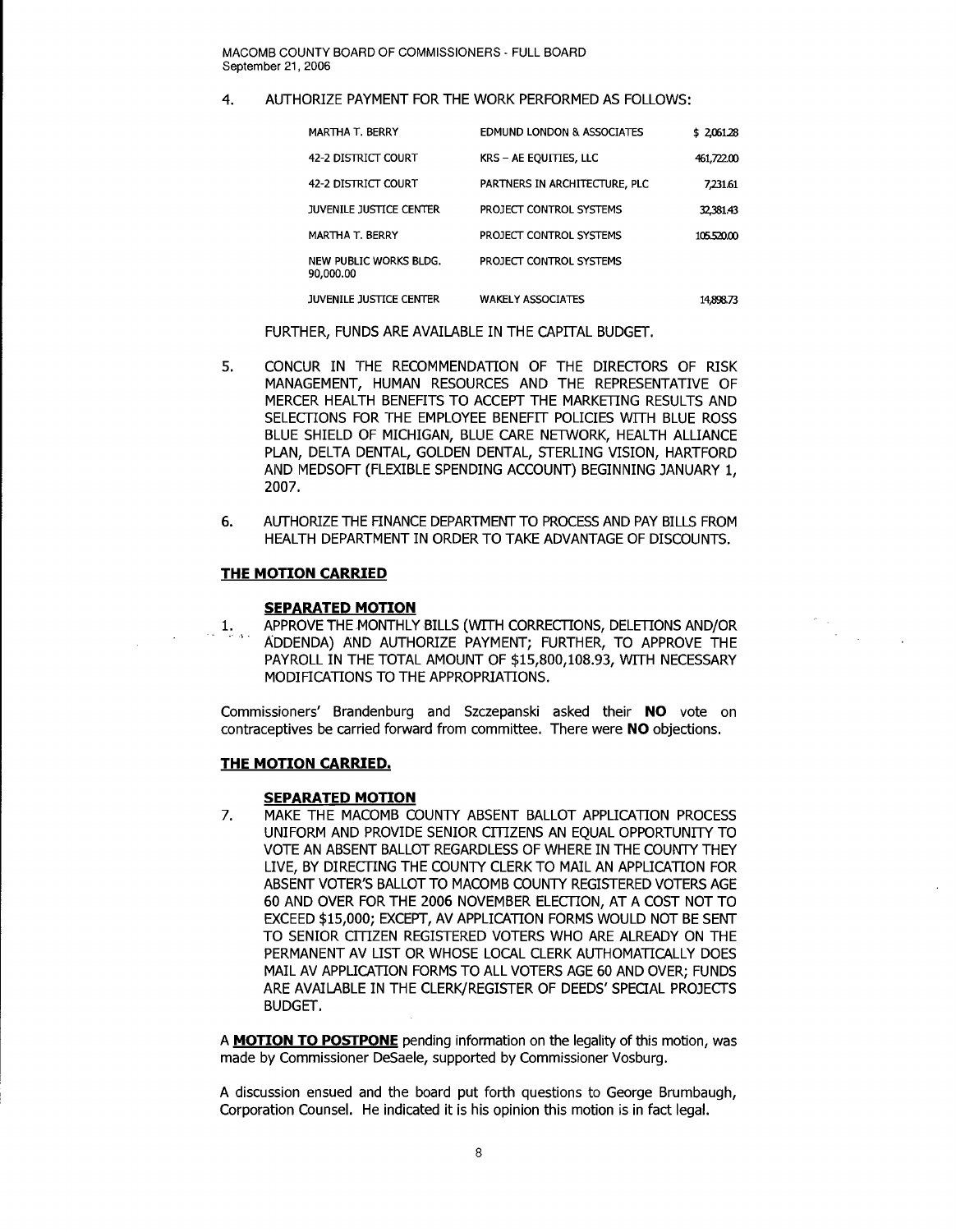#### A vote was taken, and the **MOTION TO POSTPONE FAILS.**

The discussion continued.

**THE MOTION CARRIED,** with Commissioners' Brandenburg, Revoir, Szczepanski, Camphous-Peterson, Rengert, Vosburg, Lund, Brown and DeSaele voting **NO.** 

#### **RESOLUTIONS/TRIBUTES**

A **MOTION** was made by Commissioner Haggerty, supported by Commissioner Szczepanski, to adopt the Resolutions and Tributes in their entirety.

- Res. No. 06-67 Commending Fifth{Third Bank for Their Charitable Donation to the Gilliam Family (offered by Brandenburg and Rengert; recommended by Community Services Committee on 9/13/06)
- Res. No. 06-72 Commending Kimberly Shatney for Her Dedicated Service to Macomb County and Its Citizens (offered by Doherty; recommended by Community Services Committee on 9/13/06)
- Res. No. 06-71 In Recognition of Service Performed by the Mounted Division of Sheriff's Office (offered by Revoir; recommended by Health Services Committee on 9/14/06)
- Res. No. 06-73 Honoring Dave Poterek - Retirement from Sterling Heights Fire Dept. (offered by Rocca; recommended by Health Services Committee on 9/14/06)
- Res. No. 06-74 Honoring Tom Lindeman - Retirement from Sterling Heights Fire Department (Ooffered by Rocca; recommended by Health Services Committee on 9/14/06)
- Res. No. 06-75 Honoring Ken Hall - Retirement from Sterling Heights Fire Department (offered by Rocca; recommended by Health Services Committee on 9/14/06)

" ...'."

- Res. No. 06-76 Honoring William Riddock - Retirement from Sterling Heights Fire Department (offered by Rocca; recommended by Health Services Committee on 9/14/06)
- Res. No. 06-68 Commending Christine Bonkowski - Recipient of 2006 Alexander Macomb Citizens of the Year Award (offered by White; recommended by Finance Committee on 9/21/06)
- Res. No. 06-69 Commending Frank Beckmann - Recipient of 2006 Alexander Macomb Citizens of the Year Award (offered by White; recommended by Finance Committee on 9/21/06)
- Res. No. 06-70 Commending the Stolaruk Family - Recipient of 2006 Donna Greco Issa Family of the Year Award (offered by White; recommended by Finance Committee on 9/21/06)
- Res. No. 06-77 Commemorating the Opening of Beaumont Medical Center in Macomb Township (offered by Rengert and Brandenburg; recommended by Finance Committee on 9/21/06)
- Res. No. 06-78 Urging the United States Congress to Approve Full Federal Funding for the Barriers Designed to Protect the Great Lakes from Asian Carp (offered by Brdak; include Camphous-Peterson; recommended by Finance Committee on 9/21/06)

#### **THE MOTION CARRIED.**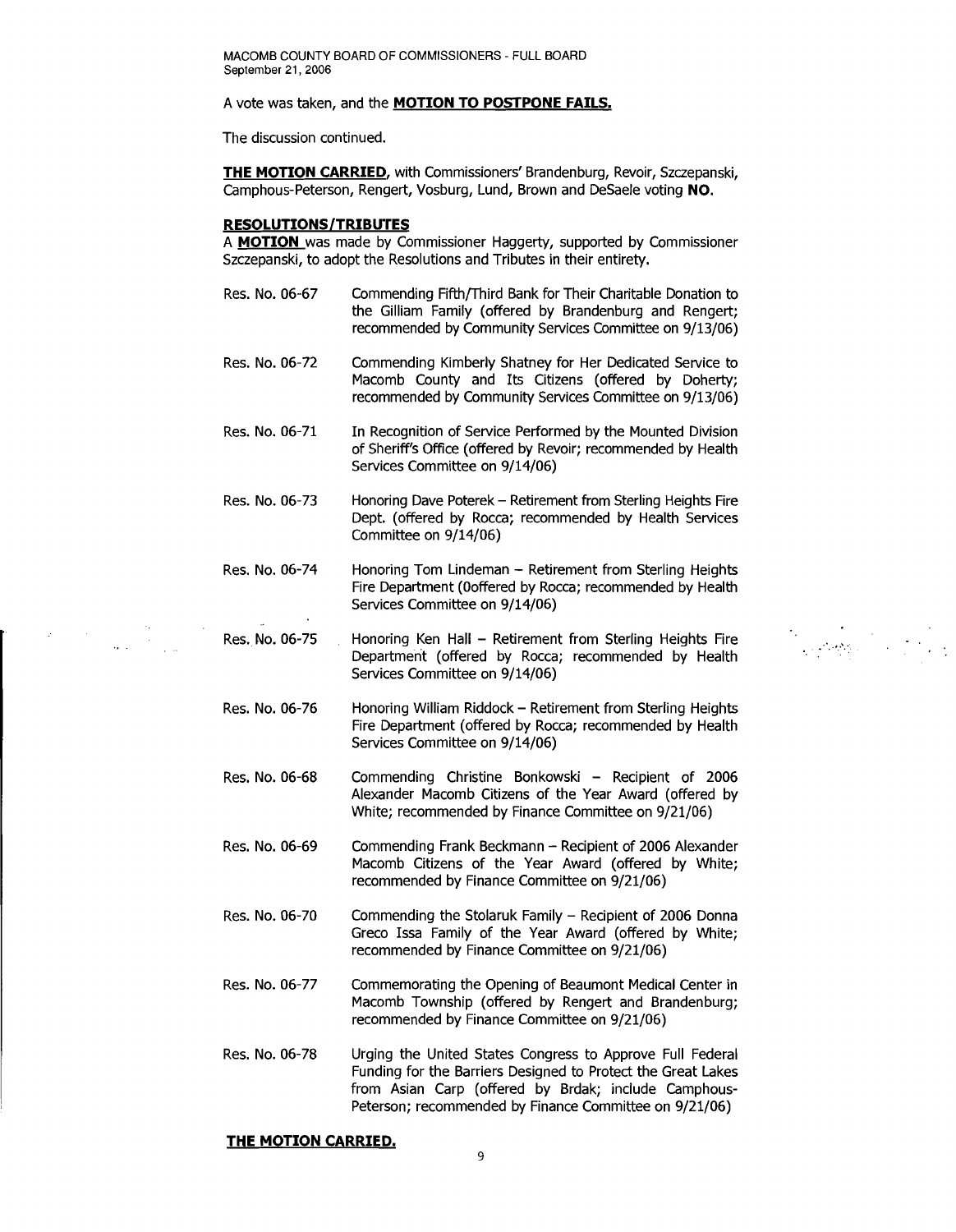#### **REOUEST TO PURCHASE PREVIOUS SERVIE TIME**

A **MOTION** WAS MADE BY COMMISSIONER BRANDENBURG, SUPPORTED BY COMMISSIONER REVOIR, TO APPROVE REQUEST TO PURCHASE OF PREVIOUS SERVICE TIME BY MARY MALTA, AND THE **MOTION CARRIED.** 

#### **APPOINTMENTS**

A **MOTION** TO APPROVE THE APPOINTMENTS IN THEIR ENTIRETY, WAS MADE BY COMMISSIONER DUZYJ, SUPPORTED BY COMMISSIONER DI MARIA.

### a) **HISTORICAL COMMISSION (re-appointments)**

Ray Glime Don Green Marian Lynch

Current term ending October 31, 2006 and their new term of office will be November 1, 2006 to October 31, 2009.

 $\sim \alpha^{\prime\prime}$ 

 $\frac{1}{2}$  ,  $\frac{1}{2}$ 

## b) **LOCAL EMERGENCY PLANNING COMMITTEE (appointed until removed by the memership)**

*Name Category* Steve Sherrard Hospital

Nicole Miller **Emergency Management** Steve Kovalcik Fire Department Dan Kolke Fire Department

### c) **SOLID WASTE PLANNING COMMITTEE (re-appointments)**

Ted Wahby Keith Rengert Charles Garber Joseph Yelencich Richard Lange Fred Thompson Tom Horton Ed Hoover Chuck Hersey Sandy Rosen Ray Schwark John Gardner Terry Gibb JamesMcKiernan

Current term ends September 30, 2006 and their new term of office will be October 1, 2006 to September 30, 2008.

## **THE MOTION CARRIED.**

#### **NEW BUSINESS**

 $\mathcal{L}$ 

Commissioner Szczepanski thanked Todd Schmitz for taking the heat tonight and doing a great job of representing Carmella Sabaugh.

Commissioner Revoir spoke about purchases of previous service time and informed the board that several counties do not approval previous time except military.

Commissioner Brandenburg announced her family went to a special taping of the Extreme Makeover show and it will be aired on October  $1<sup>st</sup>$  at 7:00 p.m.